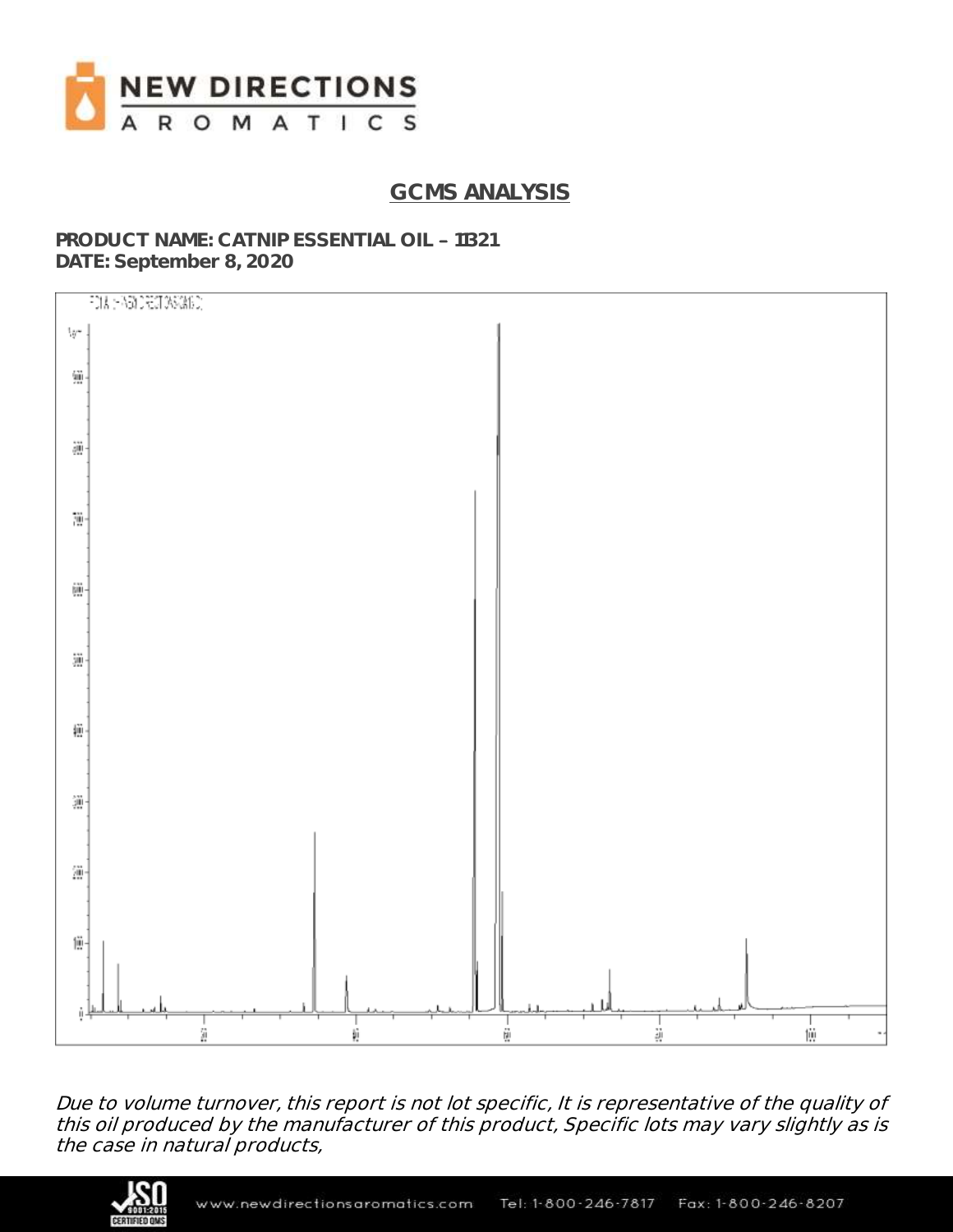

# GCMS ANALYSIS *(cont'd,)*

## **PRODUCT NAME: CATNIP ESSENTIAL OIL - 11321**

| Peak                    | $RT$ (min) | <b>Compound name</b>     | $\frac{0}{0}$ |
|-------------------------|------------|--------------------------|---------------|
| 1                       | 5,13       | BUTANAL, 2-METHYL-       | 0,02          |
| $\overline{2}$          | 5,29       | <b>ISOVALERALDEHYDE</b>  | 0,06          |
| $\overline{3}$          | 5,55       | FURAN, 2-ETHYL-          | 0,04          |
| $\overline{\mathbf{4}}$ | 5,96       | 2-PENTANONE              | 0,02          |
| $\overline{5}$          | 6,31       | METHYL, 2-METHYLBUTYRATE | 0,02          |
| $\overline{6}$          | 6,69       | alpha-PINENE             | 0,63          |
| $\overline{7}$          | 6,75       | alpha-THUYENE            | 0,02          |
| 8                       | 7,57       | <b>CAMPHENE</b>          | 0,02          |
| $\overline{9}$          | 7,95       | <b>HEXANAL</b>           | 0,02          |
| 10                      | 8,63       | beta-PINENE              | 0,55          |
| 11                      | 9,02       | <b>SABINENE</b>          | 0,14          |
| 12                      | 9,93       | <b>ALIPHATIC ALCOHOL</b> | 0,01          |
| 13                      | 10,42      | beta-MYRCENE             | 0,01          |
| 14                      | 10,56      | alpha-PHELLANDRENE       | 0,01          |
| 15                      | 11,94      | <b>LIMONENE</b>          | 0,05          |
| 16                      | 12,33      | beta-PHELLANDRENE        | 0,01          |
| 17                      | 12,97      | 2-HEXENAL                | 0,10          |
| 18                      | 13,62      | FURAN, 2-PENTYL-         | 0,02          |
| 19                      | 13,43      | Cis-beta-OCIMENE         | 0,07          |
| $\overline{20}$         | 13,96      | gamma-TERPINENE          | 0,01          |
| 21                      | 14,23      | Trans-beta-OCIMENE       | 0,23          |
| $\overline{22}$         | 14,50      | 3-OCTANONE               | 0,04          |
| 23                      | 14,82      | <b>METHALLYL CYANIDE</b> | 0,12          |
| 24                      | 15,07      | p-CYMENE                 | 0,01          |
| $\overline{25}$         | 17,71      | <b>TRIDECANE</b>         | 0,02          |
| 26                      | 21,12      | 3-HEXEN-1-OL             | 0,05          |
| 27                      | 22,31      | <b>NONANAL</b>           | 0,02          |
| 28                      | 22,45      | 2-HEXEN-1-OL             | 0,01          |
| 29                      | 23,54      | <b>HEXYL BUTYRATE</b>    | 0,02          |
| $\overline{30}$         | 25,29      | 1-OCTEN-3-OL             | 0,03          |

#### Disclaimer & Caution

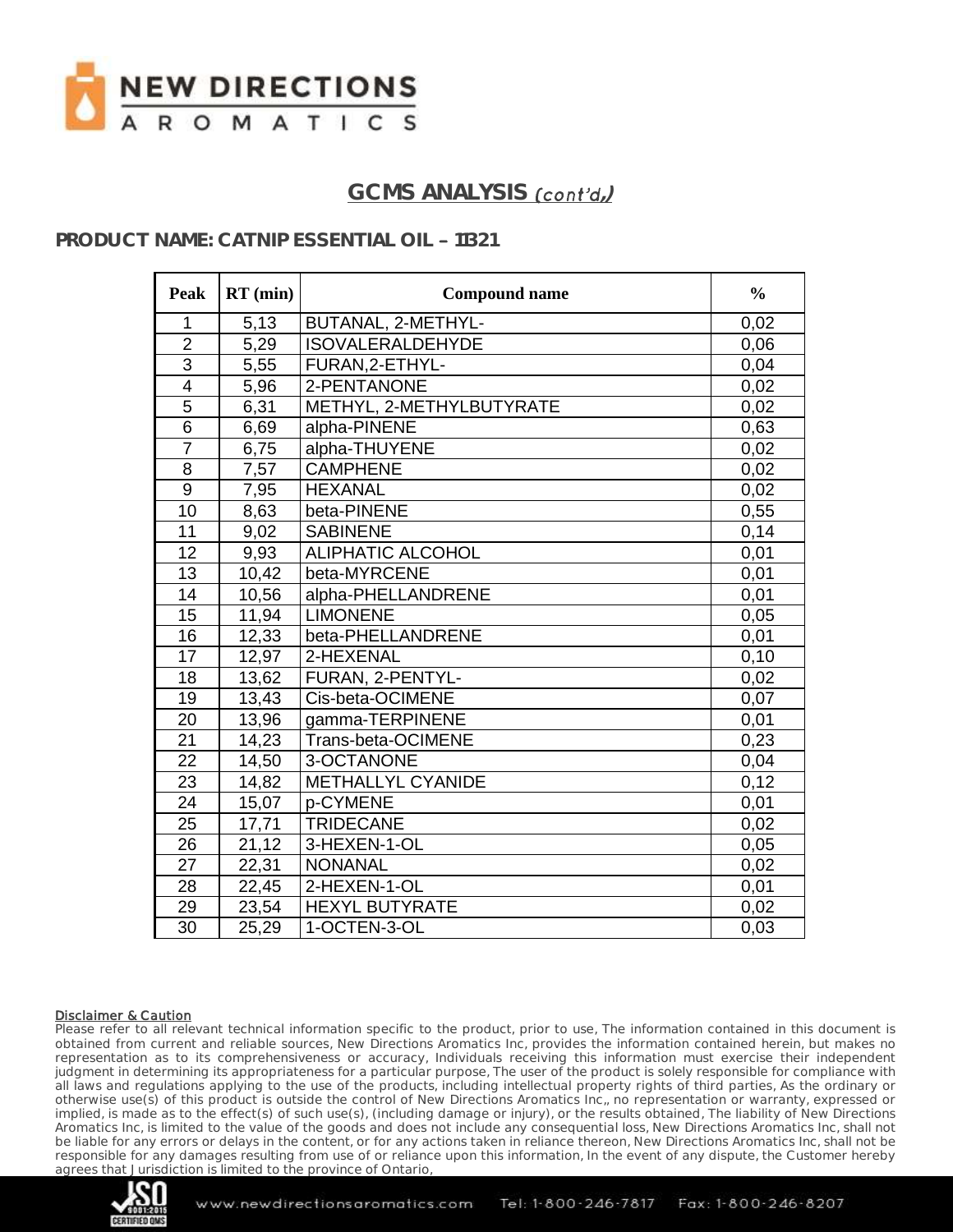

## GCMS ANALYSIS *(cont'd,)*

## **PRODUCT NAME: CATNIP ESSENTIAL OIL - 11321**

| Peak            | $RT$ (min) | <b>Compound name</b>                | $\frac{0}{0}$ |
|-----------------|------------|-------------------------------------|---------------|
| 31              | 26,56      | <b>TETRADECANE</b>                  | 0,05          |
| $\overline{32}$ | 29,50      | <b>DILL ETHER</b>                   | 0,01          |
| $\overline{33}$ | 31,33      | <b>LINALOOL</b>                     | 0,03          |
| 34              | 32,00      | DIMETHYL SULFOXYDE                  | 0,01          |
| 35              | 33,09      | <b>ISOCARYOPHYLLENE</b>             | 0,18          |
| 36              | 33,02      | <b>BORNYL ACETATE</b>               | 0,02          |
| 37              | 33,98      | alpha, trans-BERGAMOTENE            | 0,01          |
| 38              | 34,56      | beta-CARYOPHYLLENE                  | 5,49          |
| 39              | 34,60      | TERPINENE-4-OL                      | 0,04          |
| 40              | 35,61      | <b>TERPENIC KETONE</b>              | 0,01          |
| 41              | 36,94      | BENZENEACETALDEHYDE                 | 0,01          |
| 42              | 37,74      | 2-DECENAL                           | 0,01          |
| 43              | 38,68      | CYCLOPENTENONE METHYL ISOMER Mw=138 | 0,63          |
| 44              | 38,75      | alpha-HUMULENE                      | 0,52          |
| 45              | 38,79      | E-beta-FARNESENE                    | 0,37          |
| 46              | 38,96      | LAVANDULOL                          | 0,01          |
| 47              | 41,65      | <b>HEXENYL ESTER</b>                | 0,07          |
| 48              | 42,25      | <b>ALIPHATIC ESTER</b>              | 0,01          |
| 49              | 42,55      | <b>CARVONE</b>                      | 0,08          |
| 50              | 42,60      | <b>GERANIAL</b>                     | 0,02          |
| 51              | 43,54      | alpha-FARNESENE                     | 0,02          |
| 52              | 43,78      | delta-CADINENE                      | 0,01          |
| 53              | 44,67      | <b>METHYL SALICYLATE</b>            | 0,03          |
| 54              | 45,96      | alpha-BISABOLENE                    | 0,01          |
| 55              | 46,70      | <b>AROMATIC COMPOUND</b>            | 0,01          |
| 56              | 47,46      | <b>ALIPHATIC ESTER</b>              | 0,01          |
| 57              | 49,65      | NEPETALACTONE ISOMER                | 0,07          |
| 58              | 50,48      | <b>ALIPHATIC ESTER</b>              | 0,01          |
| 59              | 50,75      | NEPETALACTONE ISOMER                | 0,19          |
| 60              | 51,10      | NEPETALACTONE ISOMER                | 0,07          |

#### Disclaimer & Caution

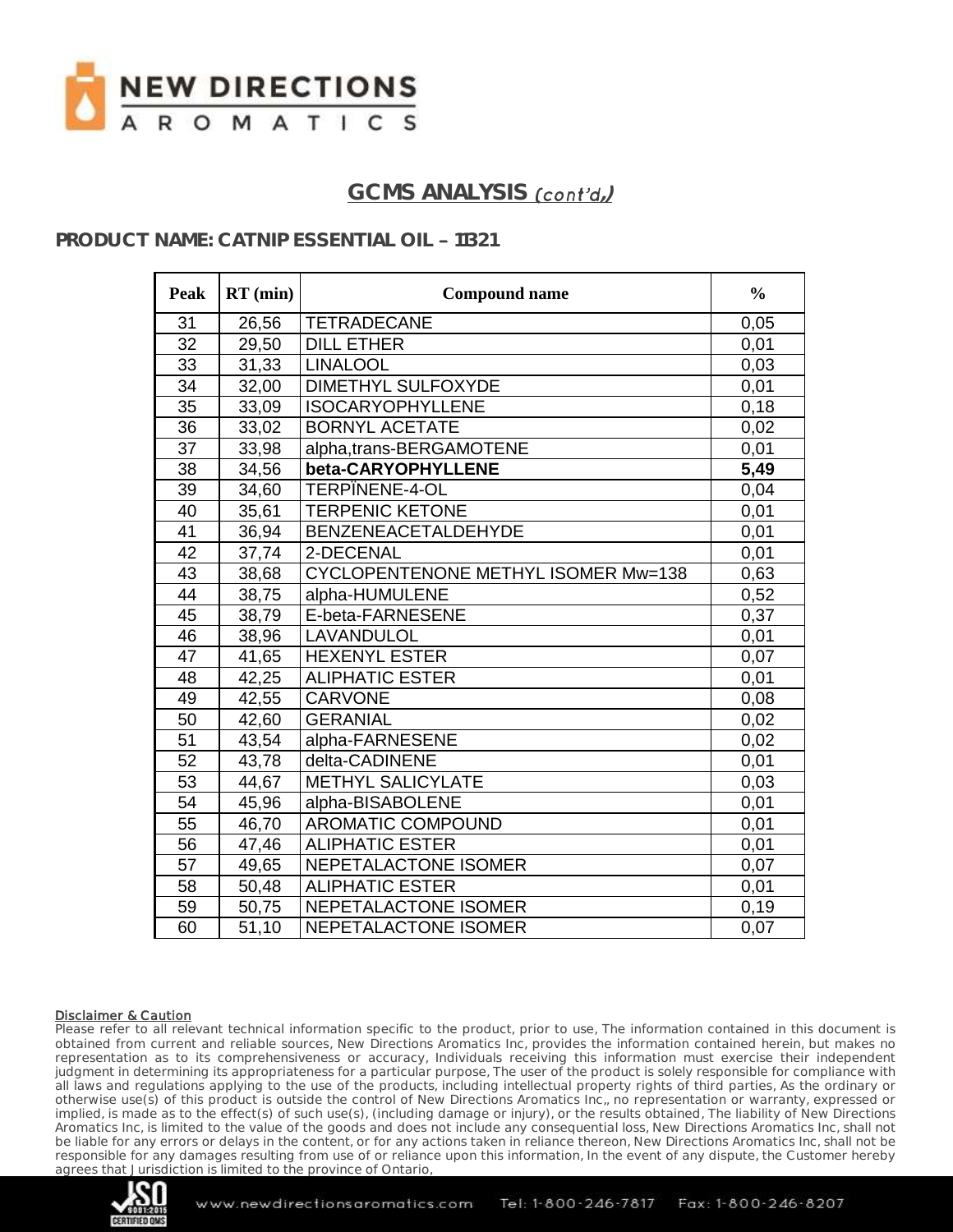

# GCMS ANALYSIS *(cont'd.)*

## **PRODUCT NAME: CATNIP ESSENTIAL OIL - 11321**

| <b>Peak</b>     | $RT$ (min) | <b>Compound name</b>          | $\frac{0}{0}$ |
|-----------------|------------|-------------------------------|---------------|
| 61              | 51,43      | NEPETALACTONE ISOMER          | 0,01          |
| 62              | 52,36      | NEPETALACTONE ISOMER          | 0,15          |
| 63              | 52,79      | <b>HUMULENE EPOXIDE</b>       | 0,03          |
| 64              | 53,39      | NEPETALACTONE ISOMER          | 0,03          |
| 65              | 53,78      | beta-IONONE                   | 0,02          |
| 66              | 54,66      | NEPETALACTONE ISOMER          | 0,02          |
| 67              | 55,74      | <b>NEPETALACTONE ISOMER</b>   | 21,17         |
| 68              | 55,99      | <b>CARYOPHYLLENE OXIDE</b>    | 0,96          |
| 69              | 58,87      | <b>NEPETALACTONE</b>          | 58,38         |
| 70              | 58,93      | 6,7-HUMULENE, EPOXY           | 0,09          |
| 71              | 59,28      | <b>NEONEPETALACTONE</b>       | 2,36          |
| 72              | 62,06      | <b>COMPOUND Mw=166 ISOMER</b> | 0,03          |
| $\overline{73}$ | 62,87      | <b>DIHYDRONEPTALACTONE</b>    | 0,18          |
| 74              | 63,35      | 3-HEXENYL-Cis, BENZOATE-      | 0,03          |
| 75              | 63,55      | <b>COMPOUND Mw=166 ISOMER</b> | 0,02          |
| 76              | 63,97      | PENTADECANONE TRIMETHYL       | 0,11          |
| 77              | 64,41      | <b>COMPOUND Mw=166 ISOMER</b> | 0,03          |
| 78              | 64,67      | <b>EUGENOL</b>                | 0,05          |
| 79              | 66,56      | <b>AROMATIC COMPOUND</b>      | 0,03          |
| 80              | 67,88      | NEPETALACTONIC COMPOUND       | 0,03          |
| 81              | 68,01      | NEPETALACTONIC COMPOUND       | 0,04          |
| 82              | 68,46      | <b>AROMATIC COMPOUND</b>      | 0,02          |
| 83              | 70,08      | NEPETALACTONIC COMPOUND       | 0,05          |
| 84              | 71,20      | NEPETALACTONIC COMPOUND       | 0,17          |
| 85              | 72,45      | AROMATIC COMPOUND             | 0,33          |
| 86              | 73,18      | <b>ALIPHATIC ESTER</b>        | 0,23          |
| 87              | 73,48      | NEPETALACTONIC COMPOUND       | 1,01          |
| 88              | 73,60      | <b>ALIPHATIC ALCOHOL</b>      | 0,06          |
| 89              | 74,65      | <b>ALIPHATIC ESTER</b>        | 0,07          |
| 90              | 75,27      | <b>COMPOUND Mw=166 ISOMER</b> | 0,03          |

#### Disclaimer & Caution